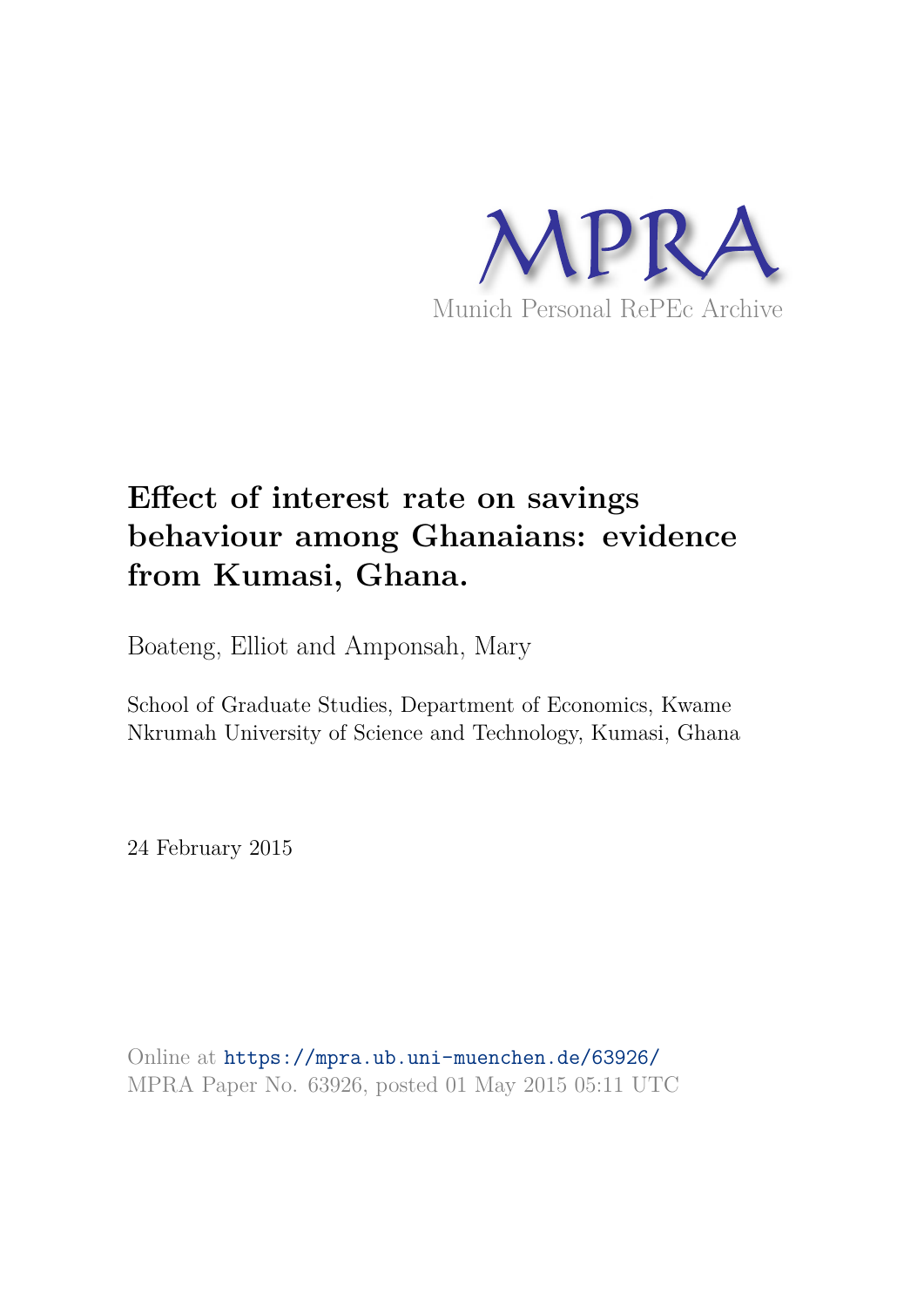### **ADRRI JOURNAL OF ARTS AND SOCIAL SCIENCES**



### *ADRRI JOURNALS (***www.adrri.org***)*

### *pISSN*: 2343-6891 *ISSN-L*: 2343-6891 VOL. 12, No.12 (1), March, 2015

**Effect of Interest Rate on Savings Behaviour among Ghanaians: Evidence from Kumasi, Ghana.**  Elliot Boateng**<sup>1</sup>** and Mary Amponsah**<sup>2</sup>**

**1,2**School of Graduate Studies, Department of Economics, Kwame Nkrumah University of Science and Technology, Kumasi, Ghana

Emails**:** [elliotb2005@yahoo.com](mailto:elliotb2005@yahoo.com)**,** [amponsah.mary@yahoo.com](mailto:amponsah.mary@yahoo.com)

### **<sup>1</sup>Correspondence**: elliotb2005@yahoo.com

**Received**: 24th February, 2015 **Revised**: 20th March, 2015 **Published Online:** 31st March, 2015

*URL*[: http://www.journals.adrri.org/](http://www.journals.adrri.org/) http://www.journals.adrri.com

[**Cite as**: Boateng, E. and Amponsah, M. (2015). **Effect of Interest Rate on Savings Behaviour among Ghanaians: Evidence from Kumasi, Ghana.** ADRRI Journal of Arts and Social Sciences, Ghana: Vol. 12, No. 12(1), Pp. 1-17, **ISSN**: 2343-6891, 31st March, 2015.]

### **Abstract**

The purpose of this paper is to explore how Ghanaians respond to changes in interest rate on savings. In other to effectively explain how changes in interest rate affect the savings behaviour among Ghanaians, the study administered 200 questionnaires and analysis of the data was done with descriptive statistics and chi-square test. The results show that, in general, changes in deposit interest rate loosely explain why people save. Again, decision to save with respect to changes in deposit interest rate depends on the knowledge the individual have on deposit interest rate and notices they receive from banks with respect to changes in deposit interest rate. The study further noted that, changes in income strongly explain the reasons why individual save. The chi-square result showed that, interacting knowledge on deposit interest rate with changes in interest rate may influence savings. Thus, increasing interest rate on deposit alone will not bring about increase in savings; however knowledge on the variable in question (deposit interest rate) is significant.

**Keywords**: savings rate, deposit interest rate, knowledge on deposit interest rate, chi-square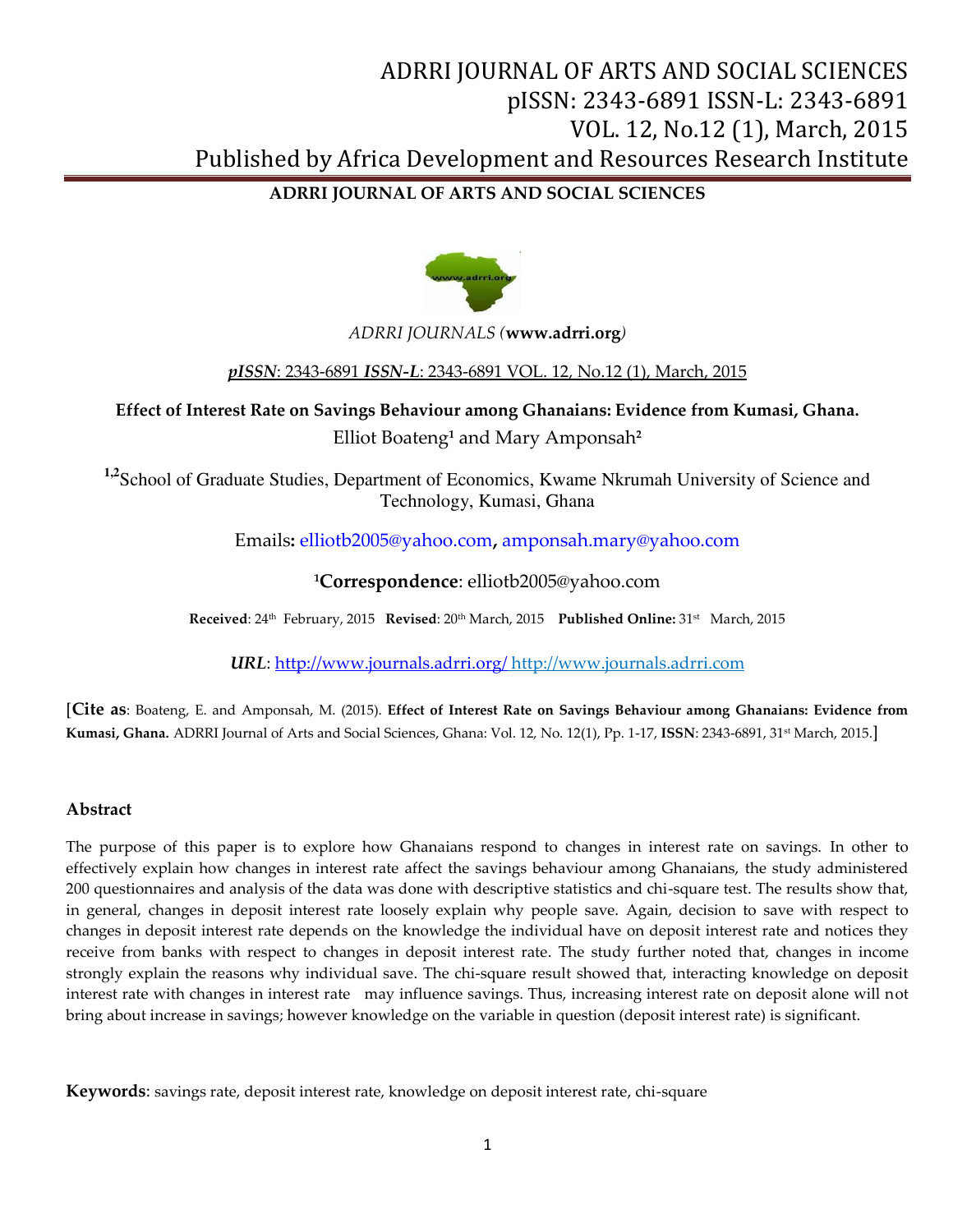### **INTRODUCTION**

It is a well-known fact that domestic savings plays a significant role in financing investment, resulting in higher capital per worker and output per worker. Countries that are able to raise enough savings domestically are able to stand firm whenever there is unexpected shift in international capital flows.

In Ghana, savings rate has rarely gone past 16% as a percentage of Gross Domestic Product on the average while interest rate stood at an average rate of 16.43% since 1978. Comparatively, savings rate in Ghana is low relative to other African countries. It averaged 37.4% in Botswana, 21.6% in Nigeria, 24.4% in Cameroon but only 6.4% in Ghana between the periods of 1980 and 2001. A close study of available data also reveals that, between the periods of 1991 and1995, deposit interest rate recorded an average growth of 22.63% while savings rate recorded an average of 7.73%. Again, deposit interest rate increased to as high as 30.89% between the periods 1996 and 2000 but the periods saw savings rate falling to an average rate of 7.34%. This low savings rate has posed many challenges to growth resulting from low capital formation hence low capital per worker. What reasons could possibly explain this low savings in spite of increasing deposit interest rate? What motivate Ghanaians to save? Is it interest rate as reported by many researchers or individual save on an impulse? If the economy recorded such high deposit interest rate between the periods 1991 and 1995; 1996 and 2000, why did the country experience relatively low growth in savings rate on the average?

Many researchers have employed different approaches to find solutions to these questions. Their results brought to light the relationship between real interest rate and savings rate. For instance, Nwachukwu and Odigie (2009) estimated Error-Correction model to find out the relationship between interest rate and savings. Their result showed that savings rate rises with real interest rate on bank deposits. Thus, a more favourable treatment of real interest rate has a positive implication on savings and capital accumulation as well as longrun growth. A cut in interest rates will reduce the rewards for savings which tend to discourage savings.

Larbi (2013), on the other hand, employed a cointegration approach to investigate the factors that determines long Run Private Domestic Saving behaviour in Ghana. The study concluded that real interest rate had a negative impact on savings. The interest rate variable was statistically significant at 1% level in all five models. The study revealed that income effect of interest rate change on savings is higher than the substitution effect. Thus higher real interest rate on savings raises future income of households which tend to decrease current consumption. The two studies (Nwachukwu and Odigie, 2009; Larbi, 2013) give clear indications that real interest rate have a significant impact on savings. In other words, higher savings is induced by increase in real interest rate. However, the studies give only a picture of the co-movement of real interest rate and savings but does not account for other potential factors that affect households' savings behaviour.

There are several reasons that make people save. According to the life cycle hypothesis, individual save part of their income in other to ensure smooth consumption through their lifetime. In contrast to this hypothesis, Ghanaian youth work hard to earn higher income but large amount of their income are not saved which tend to have a strong negative impact on the economy in terms of capital accumulation. The ever increasing family size coupled with high dependency rate could partly explain the reason why Ghanaians save less than the income they receive. In view of this, if policy makers assume savings behaviour of Ghanaians follow the life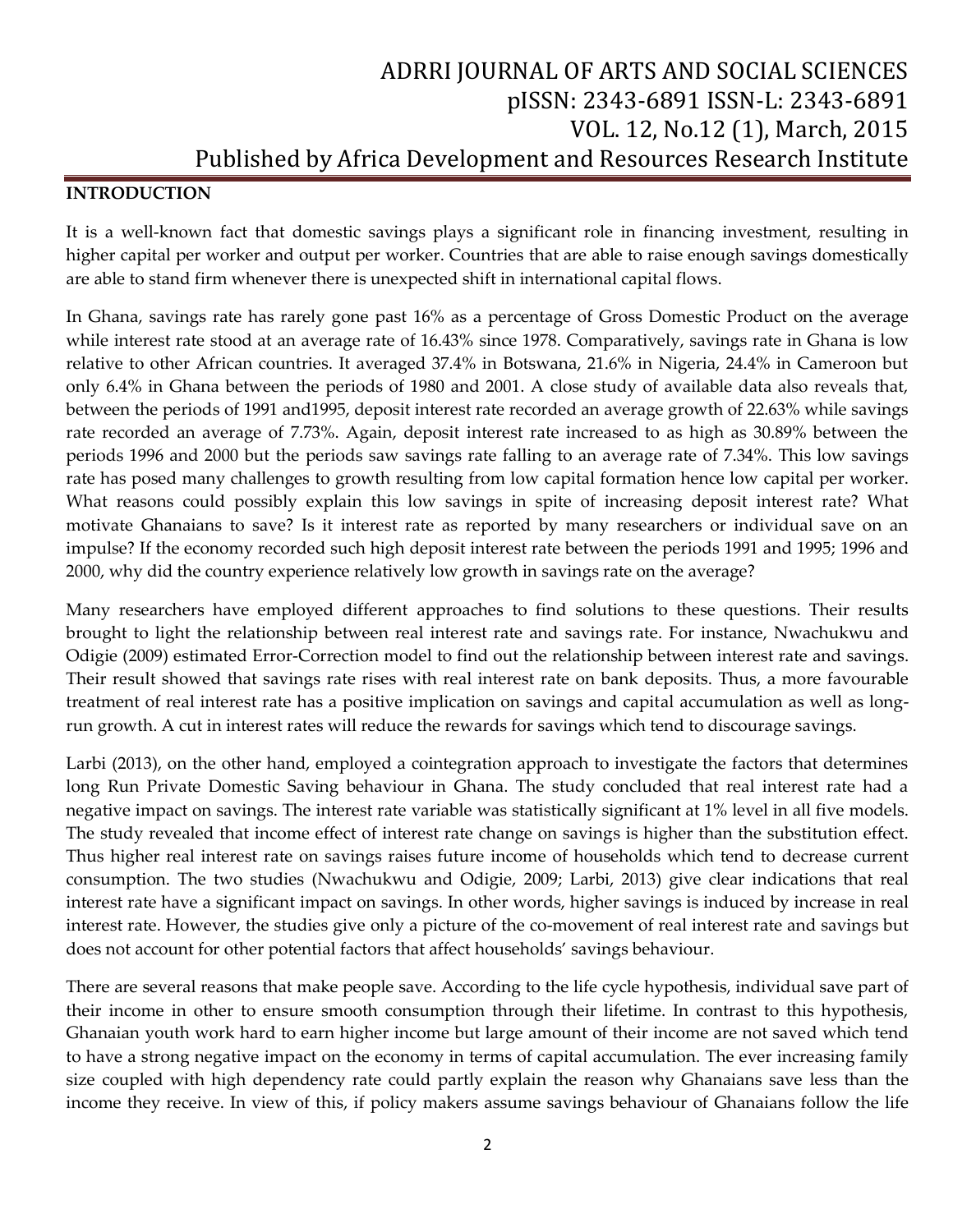cycle hypothesis, then predictions based on this hypothesis may yield lower effect in influencing savings behaviour.

While Nwachukwu and Odigie (2009) and Larbi (2013) studies recommended interest rate to policy makers as a policy tool that would affect savings significantly, Olson and DeFrain (2000) argues that the most important reason why individual save part of their income is for precautionary reasons or to prepare for eventualities such as job loss, illness etc. On the contrary, Quartey and Blankson (2005) in trying to find the causes of low savings rate in Ghana came to a conclusion that household save when they have excess income but not necessarily due to changes in deposit interest rate.

Inference from the ongoing arguments, gives an indication that savings behaviour in every economy is influenced by two important components. The first component is affected by policy change – deposit interest rate. The second component is one in which the individual has some degree of control and can also alter the rate of substitution between their current and future consumptions. This may include family size, individuals' time preference for consumption etc. It follows that policy makers cannot rely solely on interest rate to influence savings behaviour among Ghanaians. This is important if the country wants to raise capital accumulation through savings to meet investors demand for fund which also has implication for reducing the saving-gap that has long dominated the economy. This implies that it is relevant for policy makers to evaluate all potential factors that strongly impact on individuals' decision to save.

One important factor that significantly affect savings rate is the level of education or the financial literacy rate in a particular country. Education tends to play a significant role in influencing savings behaviour of individuals. The level of education increases human productivity resulting in higher income hence higher savings per person (Zhang et al., 2003). A study by Kulikov et al. (2007) also found out that, education can have a significant positive impact on savings through financial literacy. The effects of financial reforms and degree of capital mobility have implication on savings behaviour. Available evidence has shown that, for a small open developing economy like Ghana, part of domestic savings is likely to move across borders in search for higher returns thereby reducing the amount of savings retention in the domestic country (See for instance; Kim, 1999; Mishra and Jain, 2012; Ketenci, 2014).

It should be noted that, the debate about the factors that significantly impact on savings rate tends to contradict themselves hence there exist knowledge gap. It should also be noted that understanding the factors that influence household decision to save is critical as long as policy implementation is concern. In this study, an attempt is made to find out how Ghanaians respond to changes in deposit interest rate. Specifically, the study aim to;

- i. Analyze the frequency of savings by households
- ii. Give demographic analysis of individuals that have saving account
- iii. Analyze impact of individuals' knowledge on deposit interest rate and how it affects savings decision.
- iv. Find out other factors that influence decision to save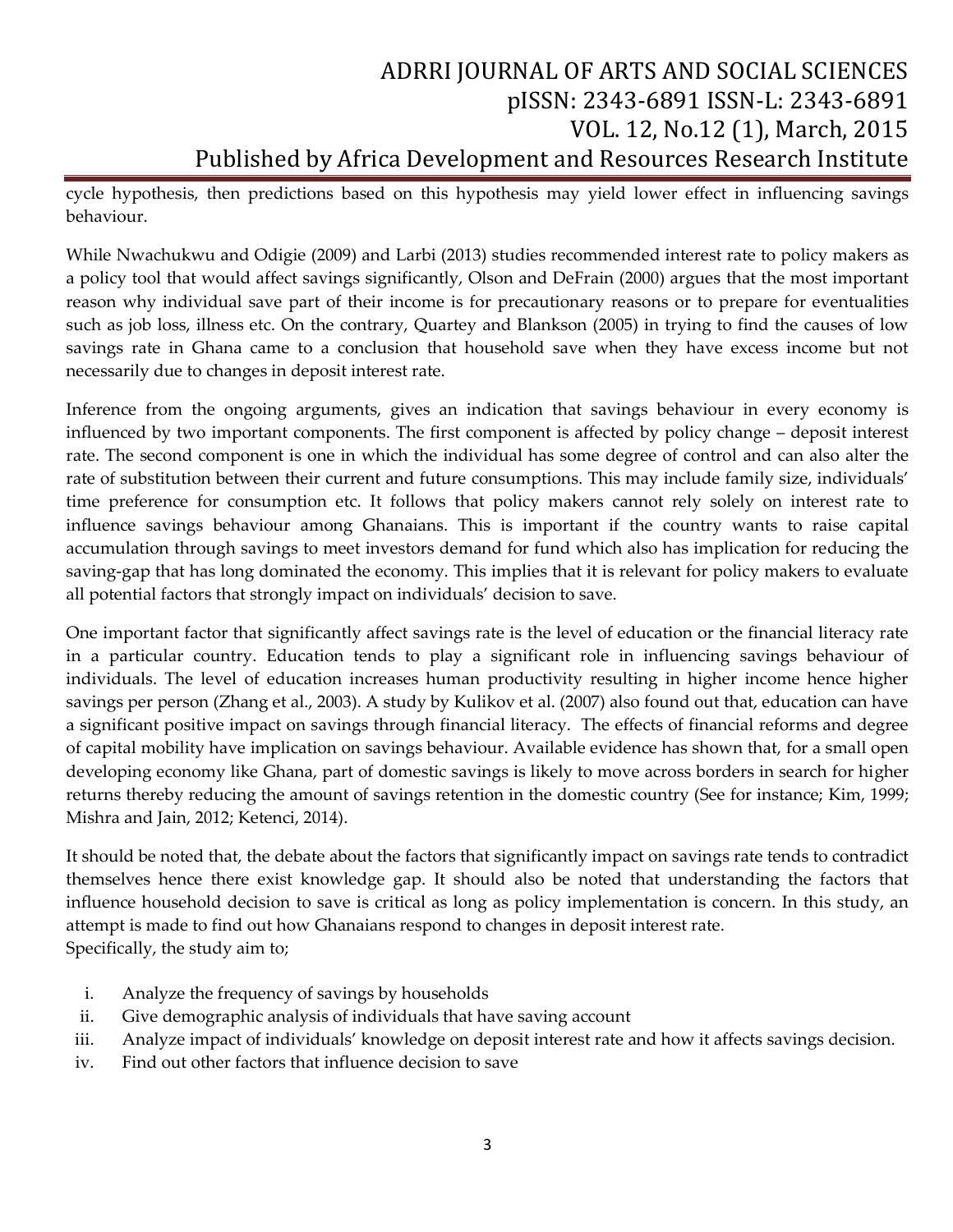This study can inform stakeholders and policy makers to come out with appropriate public policies and aid in budgetary preparation as well as serve as a guide to the central bank in an attempt to raise savings. This is necessary if growth development is to be stimulated in Ghana through capital accumulation. The rest of the paper is presented as follows; section 2 discusses the methods employed in this study, the results are presented under section 3. Section 4 presents the conclusion and recommendation

### **METHODOLOGY**

The target group from which information was collected were from the communities around Kwame Nkrumah University of Science and Technology (KNUST).The study area was purposively chosen in other to effectively capture also, how students respond to changes in deposit interest rate. It should also be noted that, the community comprises of different class of people with varying ages and occupation.

In other to gather the necessary data successfully, the study employed a descriptive type of research. This method was employed because descriptive method of research is a fact-finding study that involves adequate and accurate interpretation of finding. This is important because it helps to unravel what actually influence household decision to save. The study used descriptive method considering the desire to acquire first hand data from the respondents so as to formulate rational and sound conclusion and recommendation for the study. A total of two hundred questionnaires were administered to individuals irrespective of their occupational and educational attainment. This decision was taken as a result of limitations due to time and cost constraints on the research.

The study used both primary and secondary source of data. The primary data was derived from the answers that respondents gave in the self-administered questionnaires. Primary data is data observed or collected directly from first- hand experience. This type of data was used because of the need to collect information for the specific purpose of the study. The questionnaire was designed to include both close and open ended questions to allow deep investigation of individual saving decision in Ghana. Non proportional quota sampling technique was used to allocate sample respondents and convenient sampling to select the sample. The secondary data was collated from World Development indicators published by World Bank.

Statistical Package for the Social Sciences (SPSS) and Microsoft Excel were used for the data processing, management and documentation of the questionnaires, graphical representation of the data. The statistical package enabled the researchers to come out with the final findings of the research. The analysis was guided by the objectives of the research. The data was edited for completeness and consistency after which data extraction was performed. Coding of the data was followed by data entry. A descriptive data involving frequencies, tables and bar graphs were used to indicate a clear visual analysis of the data.

### **The Chi - Square test of Independence**

The chi-square test of independence was used to determine whether or not some of the variables used were associated (dependent). The Chi-square test of Independence deals with test for independence of two qualitative variables each of which is classified into a number of mutually exclusive classes and the classes arranged in a two way table. The two way tables are often called contingency tables. The Chi-square test of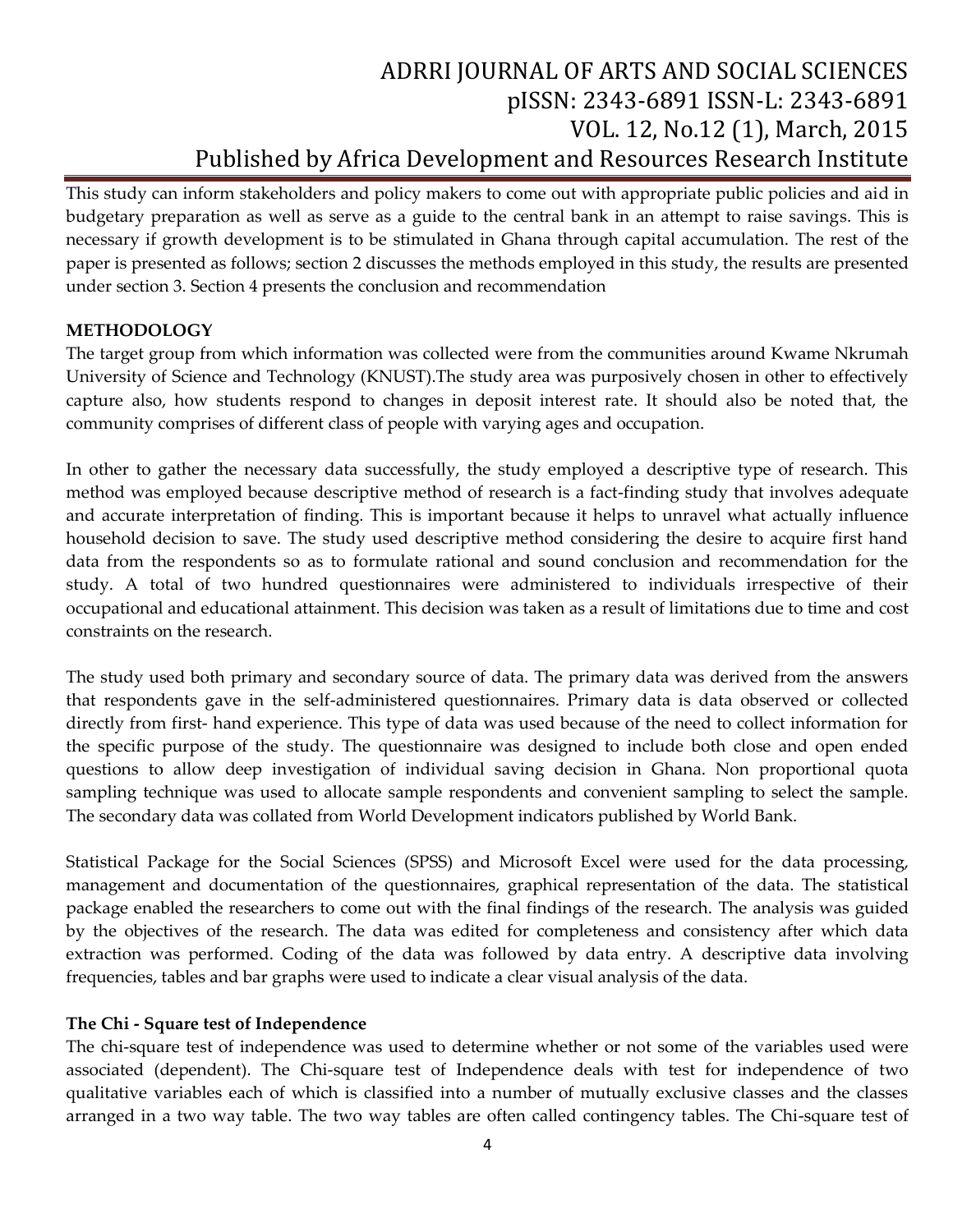Independence is used when we have two nominal variables. The Chi-square test of Independence data may be in the R\*C form. Where, R is the row and C is the column. In the Chi-Square test of Independence, the test variable may be more than two.

The hypothesis is formulated as:

H0: The variables are independent

H1: The variables are dependent

If the calculated value of the Chi-Square test is greater than the critical value, we will reject the null hypothesis. If the calculated value is less, then we will accept the null hypothesis.

### **Procedure in Chi-Square test of Independence:**

To perform the Chi-Square test of Independence, first we calculated the expected value of the two nominal variables. After calculating the expected value, we applied the following formula to calculate the value of the Chi-Square test of Independence:

 $\chi^2 = \sum_{i=1}^{y} \sum_{j=1}^{t} \frac{(O_{ij} - E_{ij})^2}{E_{ij}}$ E …………………………………………………………………………………………….. (1)

Where:  $\chi^2$  = Chi-Square test of Independence;  $O_{ij}$  = Observed value of two nominal variables for the Chi-Square test of Independence;  $E_{ij}$  = Expected value of two nominal variables for the Chi-Square test of Independence. Degree of freedom in Chi-Square test of Independence: In the Chi-Square test of Independence, the degree of freedom is calculated by using the following formula df = (r-1) (c-1)…………………………………………...............................................................................……………(2) Where: df = Degree of freedom for the Chi-Square test of Independence; r = number of rows in the Chi-Square test of Independence ; c = number of columns in the Chi-Square test of Independence. The critical region for the test at  $\alpha$  level of significant is therefore:  $\chi^2 \geq \chi^2 \left[ (r-1)(c-1) \right]$ 

*Decision Rule*: If the calculated value of the Chi-Square test was greater than the table value, the null hypothesis was rejected. If the calculated value was less, then the null hypothesis was not rejected. Therefore the two variables would be statistically independent.

### **RESULTS AND DISCUSSIONS**

### **Individuals That Have Savings Account**

Respondents were requested to indicate on the questionnaire if they had a savings account. Out of the 200 respondents, Figure 1 shows the proportion of the respondents that had savings account.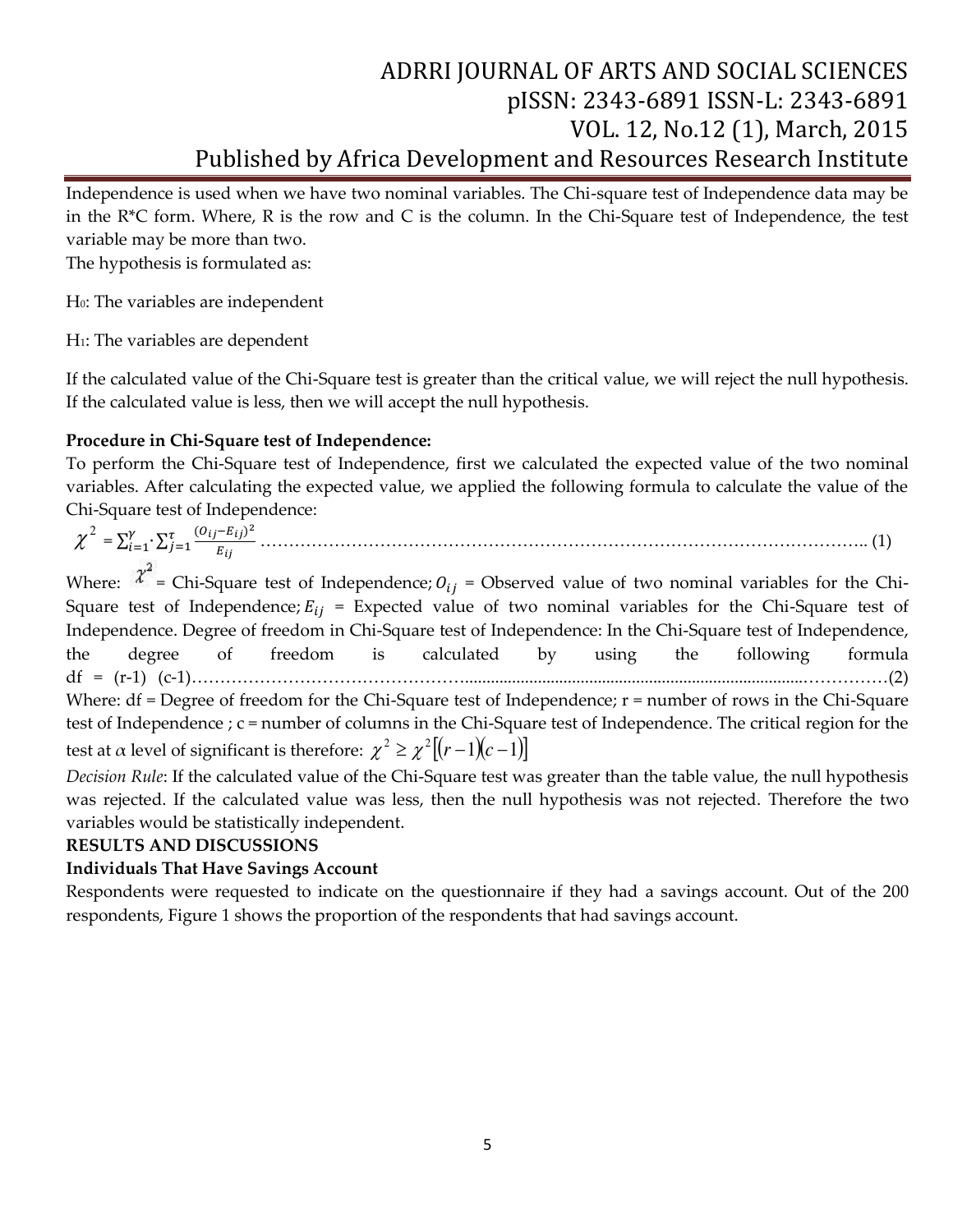

**Source**: Field Study, 2015

**Fig 1:** A pie chart showing the proportion of respondents that had savings account.

From Figure 1, it is seen that, out of the 200 respondents, 74.5% of them had savings account while only 25.5% had no savings account. With respect to the 25.5% that had no savings account, most of them gave reasons that accounted for not opening a savings account. Majority of them concluded that their income was not enough to motivate them to save some at the bank.

The gender of the respondent was probed for in order to know whether more males or females have savings account.

|               | $\epsilon$ |                        |          |       | ັ        |              |          |
|---------------|------------|------------------------|----------|-------|----------|--------------|----------|
|               |            | <b>SAVINGS ACCOUNT</b> |          |       |          | <b>Total</b> |          |
|               |            | Yes                    |          | No    |          |              |          |
|               |            | Value                  | Per cent | Value | Per cent | Value        | Per cent |
| <b>GENDER</b> | Male       | 86                     | 75.4%    | 28    | 24.6%    | 114          | 100%     |
|               | Female     | 63                     | 73.3%    | 23    | 26.7%    | 86           | 100%     |
|               | Total      | 149                    |          | 51    |          | 200          |          |
|               | $\sim$     |                        |          |       |          |              |          |

**Table 1: Table showing respondents with savings account with respect to gender**

 **Source:** Field Study, 2015

From Table 4.1, out of the 200 respondents, 114 were males while 86 were females. 86 males, representing 75.4% had savings account while the remaining 28 males, representing 24.6% had no savings account. On the other hand, 63 females, representing 73.3% had savings account while the remaining 23 females, representing 26.7% had no savings account. It can be concluded from the survey that, more males have savings account than females. Loosely speaking, this can be attributed to the fact that, most of the women prefer keeping their money to themselves than saving at the bank.

A further question was asked pertaining to the age of the respondents in order to have a general idea of the age group that mostly have savings account. Table 2 shows the age distribution of the respondents with respect to savings account.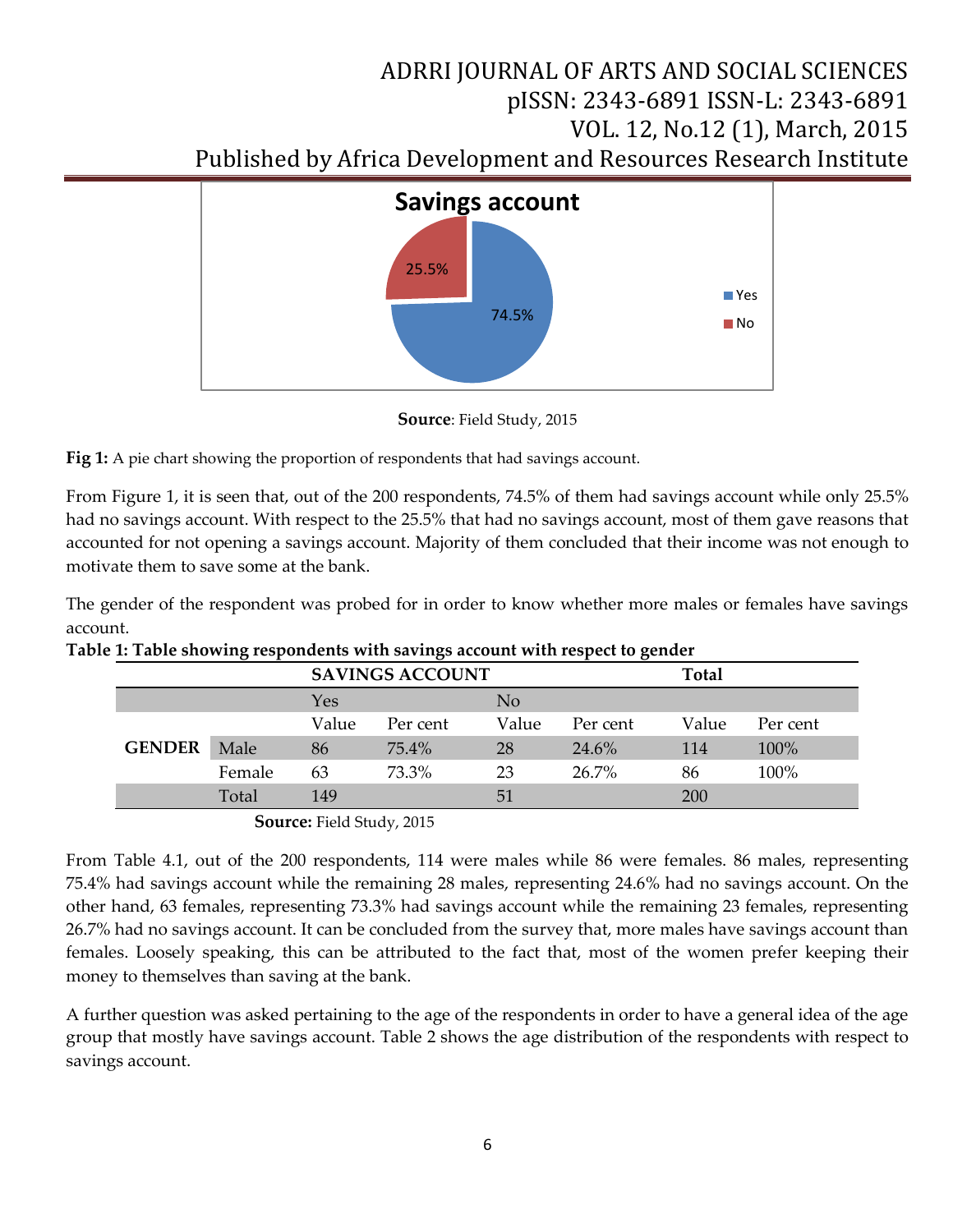|            |              | Table 2: Table showing respondents with savings account with respect to age<br><b>SAVINGS ACCOUNT</b> |          |                |          |            |          |
|------------|--------------|-------------------------------------------------------------------------------------------------------|----------|----------------|----------|------------|----------|
|            |              | Yes                                                                                                   |          | N <sub>o</sub> |          |            |          |
|            |              | Value                                                                                                 | Per cent | Value          | Per cent | Value      | Per cent |
|            | Up to $20$   | 29                                                                                                    | 87.9%    | $\overline{4}$ | 12.1%    | 33         | 100%     |
|            | 21 to 25     | 43                                                                                                    | 79.6%    | 11             | $20.4\%$ | 54         | 100%     |
| <b>AGE</b> | 26 to 30     | 79                                                                                                    | 84.9%    | 14             | 15.1%    | 93         | 100%     |
|            | 36 and above | 17                                                                                                    | 85%      | 3              | 15%      | 20         | 100%     |
|            | <b>Total</b> | 168                                                                                                   |          | 32             |          | <b>200</b> |          |

 **Source:** Field Study, 2015

Table 2 shows that, out of the 200 respondents, 33 were up to age 20, 54 falls within the age group 21 to 25 years, 93 were from 26 to 30 years while the remaining 20 were 36 years and above. 87.9% of the respondents whose age group fell below 20 years had savings account while 12.1% of them had no savings account. 79.6% of those that were from 21 to 25 years had savings account while 20.4% of them had no savings account. 79 respondents representing 84.9% within the age group 26 to 30 had savings account. With respect to the respondents that were 36 years and above, 17(85%) had savings account while 3(22%) had no savings account. Comparatively, it can be concluded from the survey that people from age 26 to 30 were more likely to have savings account. The reason is that people belonging to this age bracket are those who are actively working and hence prefer to keep their savings at the bank.

Another area of interest to the study was to know the highest educational level attained by the respondents. This is important since it will bring to light the class of the elite that have savings account. Table 4.3 shows a summary of the findings from the survey with respect to highest educational level and savings account. **Table 3: Table showing respondents with savings account with respect to highest educational level**

|                          | <b>SAVINGS ACCOUNT</b> |       |          |                |          | <b>Total</b> |          |
|--------------------------|------------------------|-------|----------|----------------|----------|--------------|----------|
|                          |                        | Yes   |          | N <sub>o</sub> |          |              |          |
|                          |                        | Value | Per cent | Value          | Per cent | Value        | Per cent |
|                          | Undergraduate          | 98    | 93.3%    | 7              | $6.7\%$  | 105          | 100%     |
| <b>HIGHEST</b>           | Postgraduate           | 58    | 100%     | $\Omega$       | $0\%$    | 58           | 100%     |
| <b>EDUCATIONAL LEVEL</b> | Other                  | 33    | 89.2%    | 4              | 10.8%    | 37           | 100%     |
|                          | <b>Total</b>           | 189   |          | 11             |          | <b>200</b>   |          |

 **Source:** Field Study, 2015

Table 3 shows that 105 respondents out of 200 had attained certificate in undergraduate studies, 58 had attained a certificate in postgraduate studies while 37 had attained other forms of education like middle/ junior high education and vocational training. 98% of those with a certificate in undergraduate education had savings account while the remaining 6.7% had no savings account. All the respondents with a certificate in postgraduate studies had savings account. 89.2% of the respondents with other forms of education like middle/junior high school and vocational training had savings account while 10.8% of them had no savings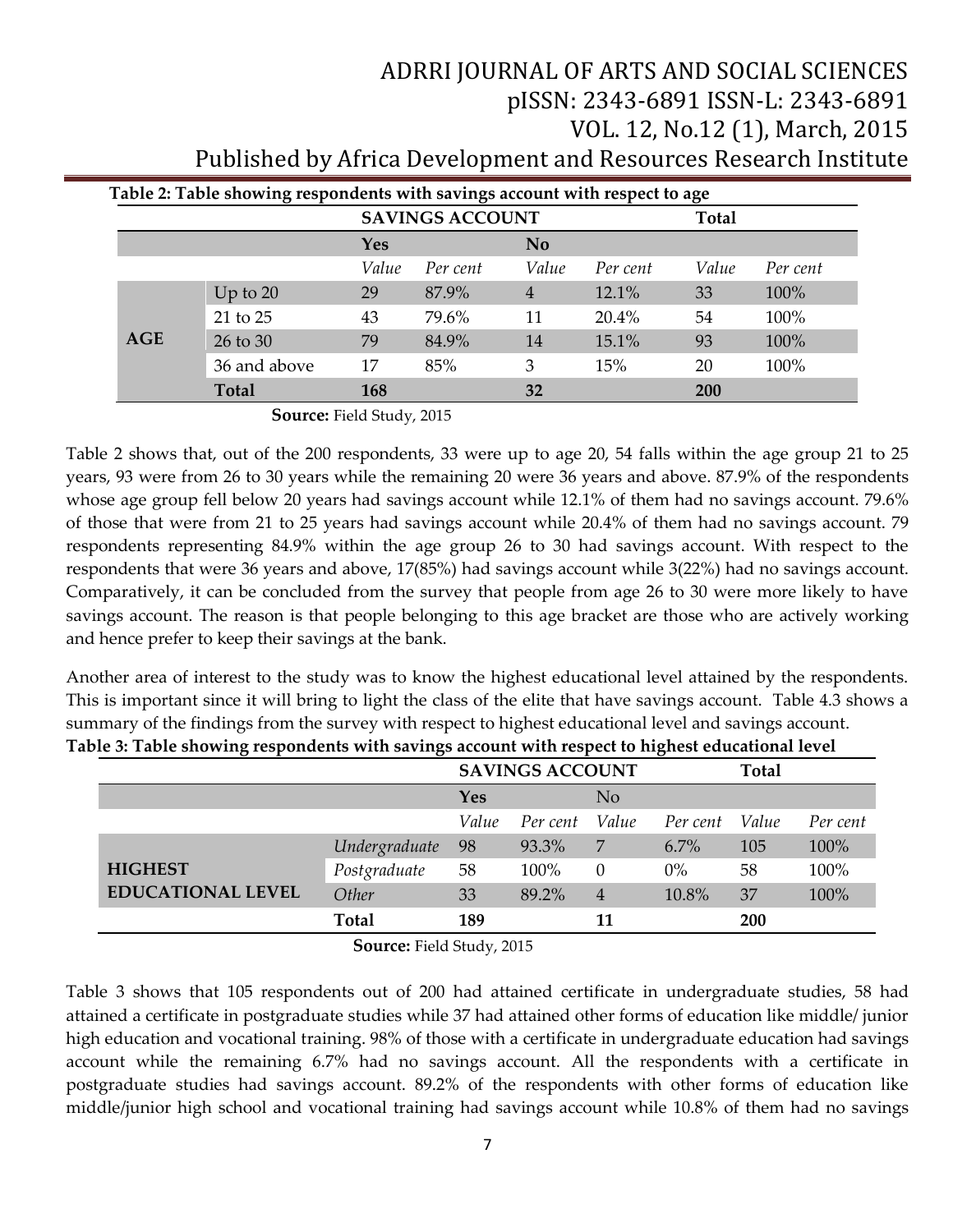account. The implication of this analysis is that, the propensity for an individual to open a savings account is higher whenever an individual acquire higher level of education.

Also, a key point in knowing the individuals that had savings account was to find out the occupation of the respondents. Table 4.4 illustrates respondents' occupation as against opening of savings account.

|                   |                     |     | <b>SAVINGS ACCOUNT</b> |                |                | Total |                |
|-------------------|---------------------|-----|------------------------|----------------|----------------|-------|----------------|
|                   |                     | Yes |                        | N <sub>o</sub> |                |       |                |
|                   |                     |     | Value Per cent         |                | Value Per cent |       | Value Per cent |
| <b>OCCUPATION</b> | Student             | 127 | 94.8%                  | 7              | 5.2%           | 134   | 100%           |
|                   | student and working | 37  | 92.5%                  | 3              | 7.5%           | 40    | 100%           |
|                   | working             | 25  | 96.2%                  |                | 3.8%           | 26    | 100%           |
|                   | <b>Total</b>        | 189 |                        | 11             |                | 200   |                |

| Table 4: Table showing respondents with savings account with respect to occupation |
|------------------------------------------------------------------------------------|
|------------------------------------------------------------------------------------|

 **Source:** Field Study, 2015

The results in table 4 shows that 134 out of the 200 respondents were students while 40 were students and working. The remaining 26 respondents were workers. 94% of the respondents that were students had savings account while the remaining 5.2% had no savings account. The 92.5% out of those that were students and working had saving account whilst 7.5% do not have savings account. However, with respect to those that were working, 96.2% had savings account while the remaining 3.8% had no savings account. It can be concluded from the survey that people with the highest probability of opening savings account are students and those that are students and working. When asked to explain their desire to hold saving account, most of the workers concluded that, employers insist they open savings account to facilitate effective cash transfer. Others also attributed it to the fact that, holding savings account that flows constantly is a necessity for them to acquire loan when the need arises. For students and student/working respondents, the conclusion they gave all point to the fact that saving at a bank is the safest place to keep money.

Further, it was relevant to find out if ownership of a savings account meant the individual had a saving habit. It was required of the respondents to select whether they saved or not. Table 4.5 gives a report of the findings.

| Table 5: Table showing respondents who save with respect to those with savings account |                |       |                        |                |          |       |          |
|----------------------------------------------------------------------------------------|----------------|-------|------------------------|----------------|----------|-------|----------|
|                                                                                        |                |       | <b>SAVINGS ACCOUNT</b> |                | Total    |       |          |
|                                                                                        |                | Yes   |                        | N <sub>o</sub> |          |       |          |
|                                                                                        |                | Value | Per cent               | Value          | Per cent | Value | Per cent |
| <b>SAVINGS</b>                                                                         | Yes            | 153   | 94.4%                  | 9              | $5.6\%$  | 162   | $100\%$  |
|                                                                                        | N <sub>o</sub> | 36    | 94.7%                  | 2              | $5.3\%$  | 38    | $100\%$  |
|                                                                                        | <b>Total</b>   | 189   |                        |                |          | 200   |          |

**Source:** Field Study, 2015

As presented on table 4.5, Out of the 200 respondents, 162 saved part of their income while 38 did not save part of their income. 94.4% of those that saved had savings account while the remaining 5.6% that saved did not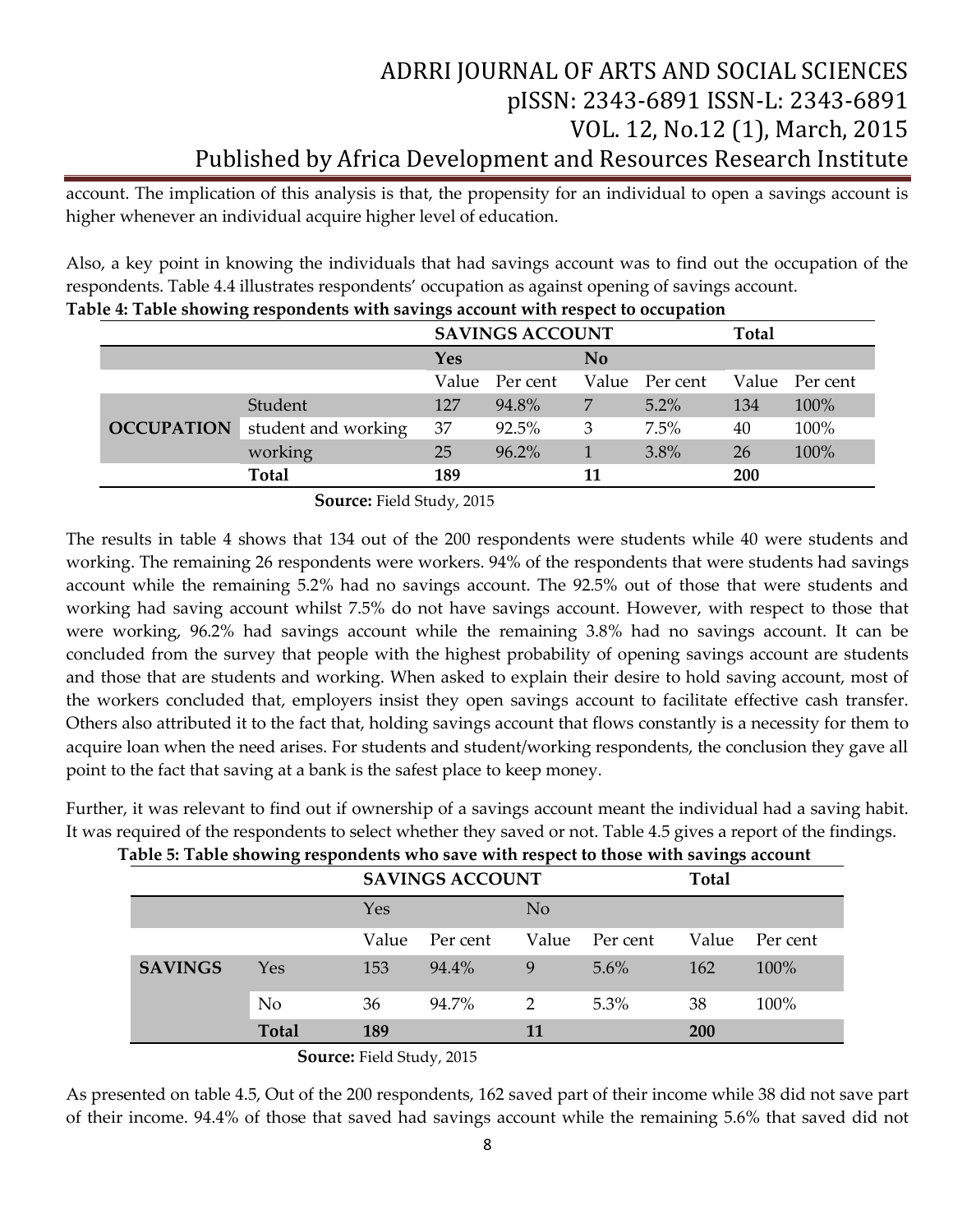have savings account. On the other hand, 94.7% of those that did not save had a savings account while 5.3% of those that saved had no savings account. It can be stipulated from the survey that, a higher percentage of those that saved had savings account. Interviewing the respondents on the reason why they had savings account and yet did not save revealed that, their income is so small that the cost of saving at the bank is higher than keeping to themselves.

The pie chart also answeres an important question as to why some individual save yet had no savings account and also to ascertain the place of saving mostly prefered by respondents. Figure 4.2 illustrates a reflection on places respondents prefered to do their saving.





The result presented in figure 2 shows that out of the 200 respondents, 27% preferred to save at home, 62.5% preferred saving at a bank while the remaining 10.5% that did not respond had no place of saving because they did not save part of their income. From the above, it shows that respondents preferred saving at the bank. With respect to the 10.5% that did not save and hence didn't consider where they preferred to save, most of them gave reasons that accounted for their not saving. Reasons given were that they don't have enough income to enable them to save part of their income. Again, with respect to the 27% that preferred saving at home, reasons given were; firstly, it cost them to save at the bank since their income are very low relative to their expenses. Secondly, the quickest way to get hold of their income to undertake transaction is to keep it at home since they are usually delayed by the banks when the need arises.

### **FREQUENCY OF SAVING BY INDIVIDUAL**

The study also took into account the frequency with which individuals save. Figure 4.3 presents the findings on how often individuals save out of their income.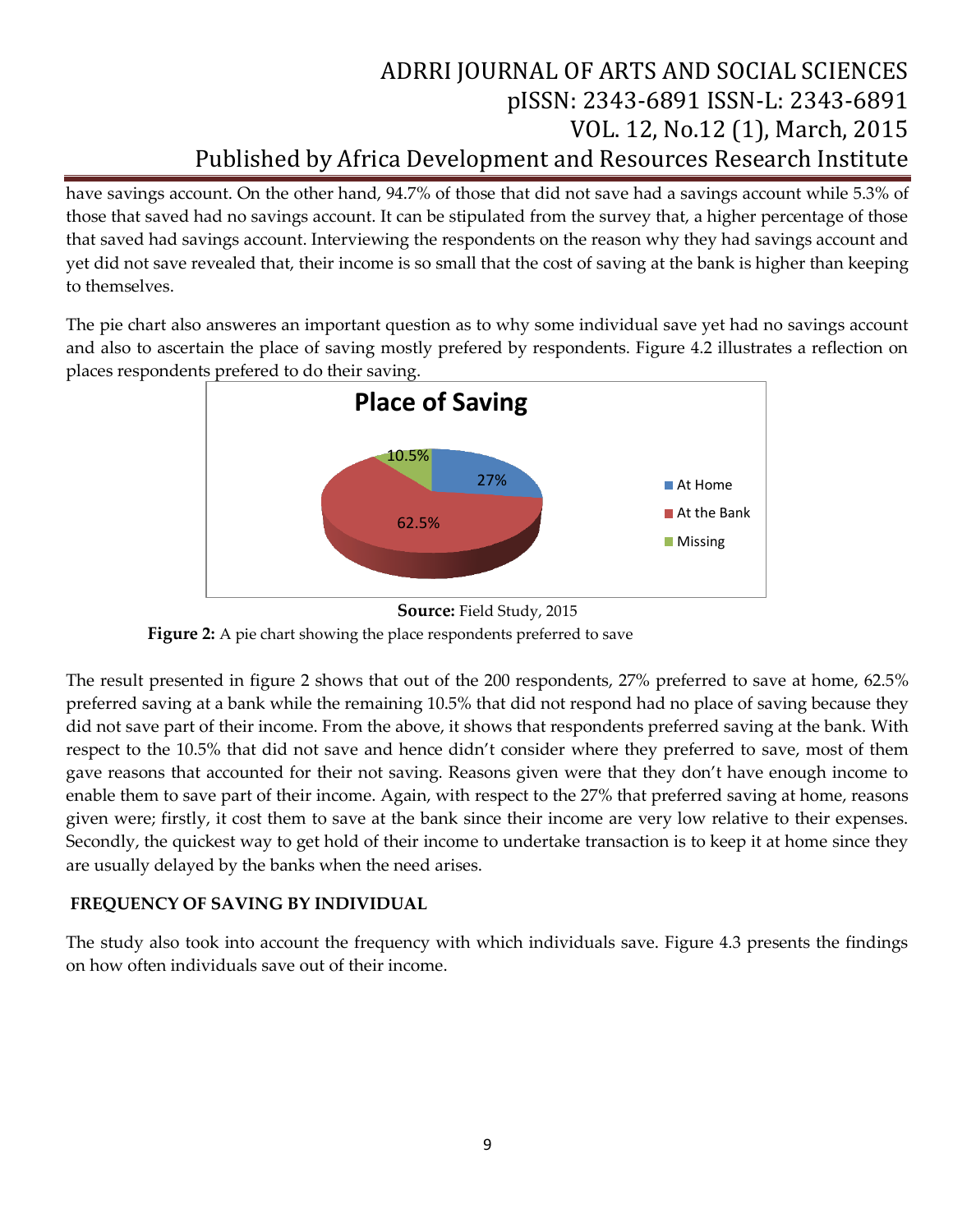

**Source:** Field Study, 2015

Figure 3: A bar chart showing the frequency of saving by respondents

From figure 3, it is clearly illustrated that, out of the 200 respondents, 6 of them saved daily, 11 saved on weekly basis, 122 saved on monthly basis and 36 of them did not have a structured and consistent time frame of saving. The remaining 25 respondents did not answer this question because they constituted the individuals that didn't save anything out of their income. From the chart, it can be concluded that individuals mostly save on monthly basis. This confirms the analysis that concluded that, aside students, it is mostly students that work that have savings account and save. Since most workers are paid on a monthly basis they prefer to have a monthly saving behaviour. Also, the 20 respondents (that falls under other) explained that they don't have a specific pattern. They save anytime they have enough money on them.

### **INDIVIDUALS KNOWLEDGE ON CHANGES IN DEPOSIT INTEREST RATE**

Presented on table 4.6 is whether the respondents had knowledge on what deposit interest rate is.  **Table 6: Table showing respondents knowledge on deposit interest rate**

| <b>KNOWLEDGE ON DEPOSIT INTEREST RATE</b> |       |           |          |  |  |  |
|-------------------------------------------|-------|-----------|----------|--|--|--|
|                                           |       | Frequency | Per cent |  |  |  |
|                                           | ves   | 46        | 23       |  |  |  |
|                                           | no    | 154       | 77       |  |  |  |
|                                           | Total | 200       | 100      |  |  |  |

**Source:** Field Study, 2015

It is very interesting to point out that 154 representing 77% of the respondents had no knowledge on what deposit interest rate is while only 46 (23%) knew what deposit interest rate is. This is important for an economy such as Ghana that is striving to increase saving by altering interest rate. The implication of this results means that lower individuals knowledge on deposit interest rate would render monetary policy (using interest rate to influence savings behaviour) ineffective since the individuals responsiveness to changes in deposit interest rate is poor.

Further on, it was required that the respondents indicate whether they check at their various banks to know the trend of deposit interest rate. Figure 4.4 shows a summary of individuals' responses.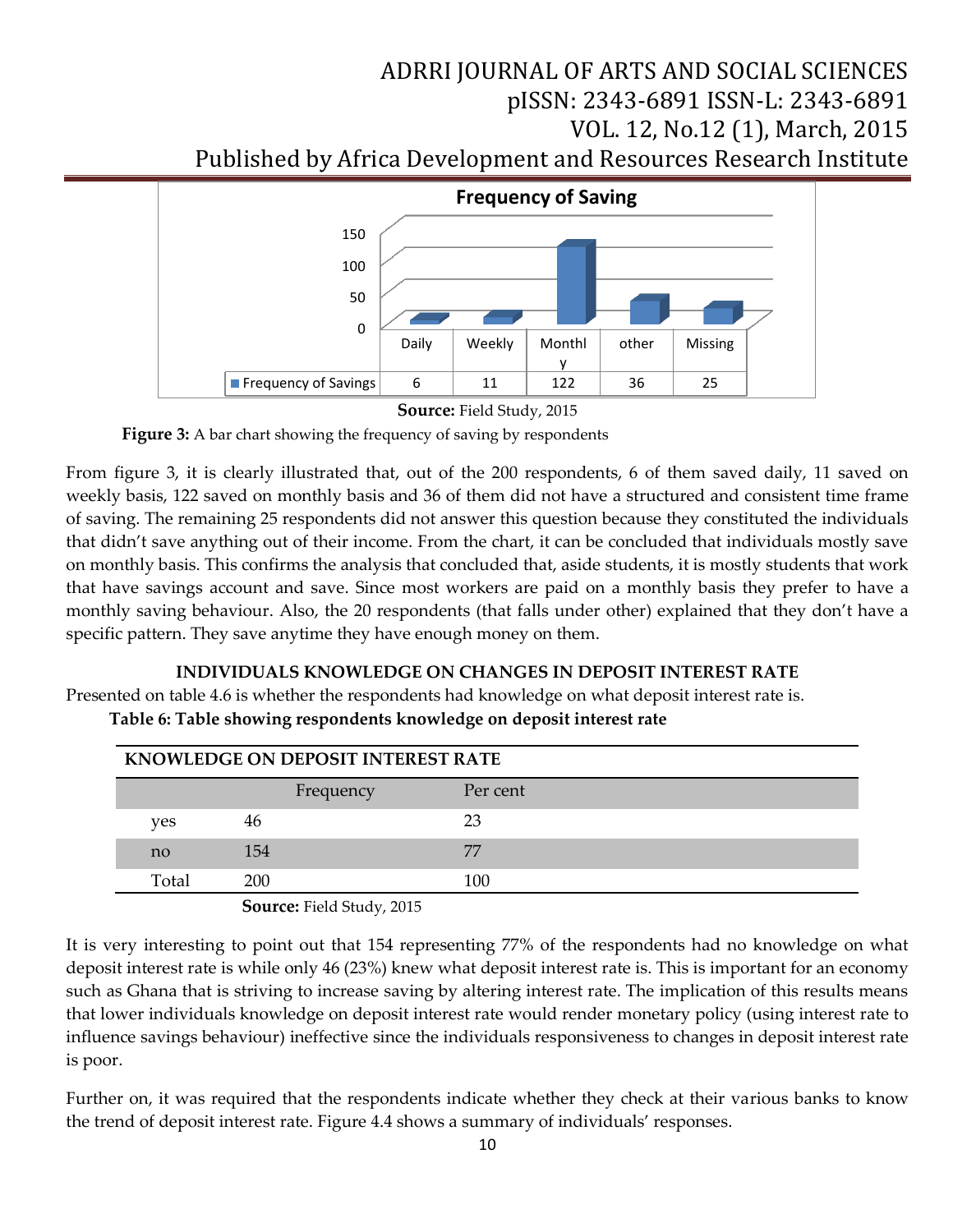

**(Source: Field Study, 2015)** 



Figure 4 indicates that out of the 200 respondents; only 13 did a weekly check on the trend of deposit interest rate and most of these respondents are those who have postgraduate education. 39 of the respondents did a monthly check on the trend in deposit interest rate while as high as 138 of the respondents never checked on changes in deposit interest rate. This result is not shocking since most individuals do not even have knowledge on what deposit interest rate is. It further explains that, using interest rate on deposit to affect saving in Ghana may not be effective.

Aside looking at whether individuals took time out to check on changes in deposit interest rate, it was probed further to know if on the part of the banks, they take the initiative to send out notices to their customers. Figure 5 illustrates the findings



**Source:** Field Study, 2015

**Figure 5: A** pie chart showing if respondents get notices on changes in deposit interest rate from banks

The results in figure 5, indicates that 70.5% of the respondents never received any notices from their banks with respect to the trend in deposit interest rate while only 4% had notices from their banks whenever there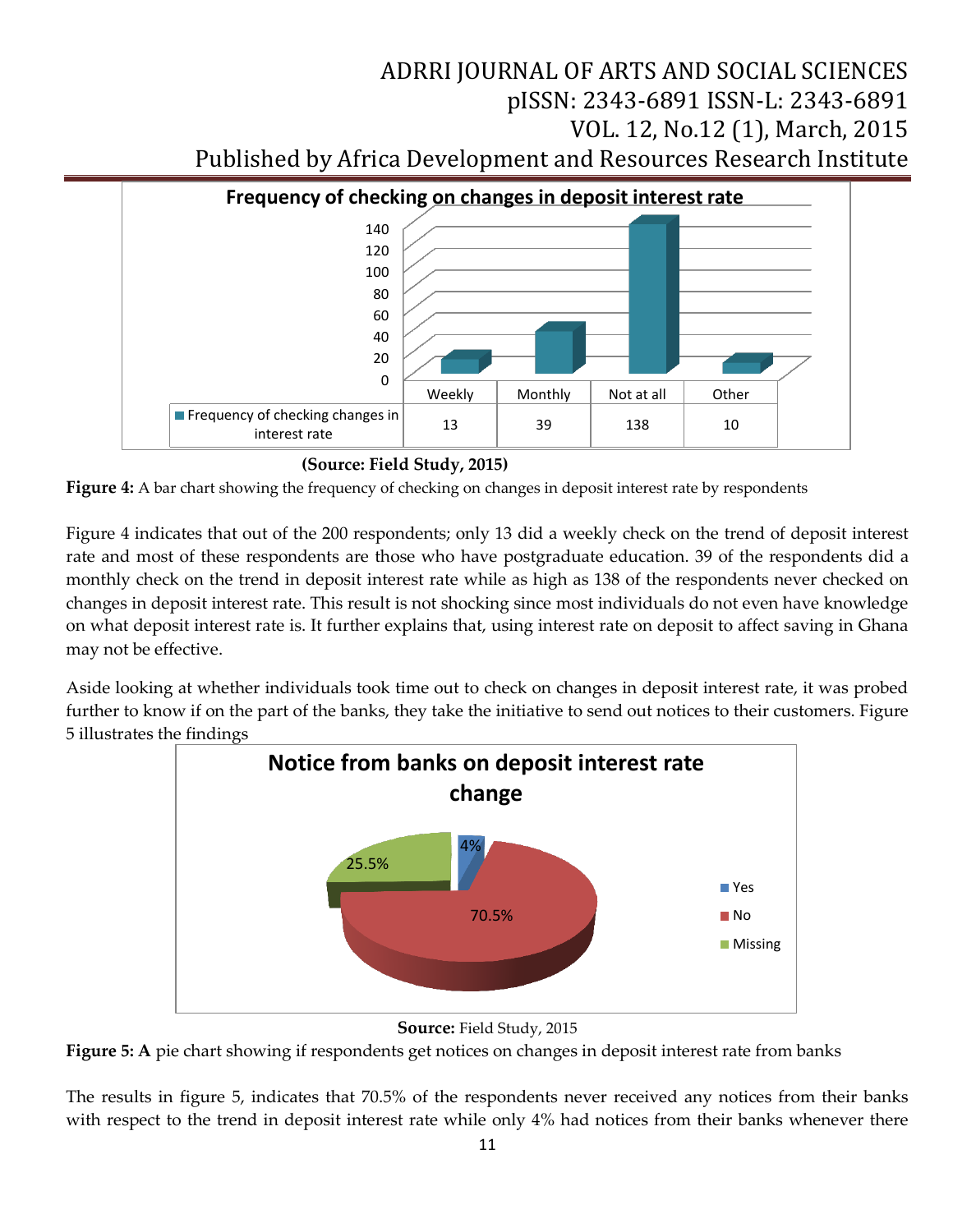were changes in deposit interest rate. Again, this situation further gives explanation to why individuals respond less to savings when deposit interest rate change. The majority that had savings account who do not have knowledge on changes in interest rate is due to failure of banks to educate their customers concerning the need to check regular changes in deposit interest rate in other to respond appropriately when the need arises.

The major reason for undertaking this study was to know individuals' decision with respect to saving whenever there were changes in deposit interest rate and figure 4.6 illustrates that.



**Source:** Field Study, 2015

**Figure 6:** A pie chart showing respondents' decision to save with changes in deposit interest rate

From figure 6, it is illustrated that 87% of the 200 respondents are not influenced to save with respect to changes in interest rate while the decision to save of only 13% of the respondents are influenced when there are changes in the trend of the deposit interest rate. This can be explained by the fact that; firstly, individuals do not have enough knowledge on deposit interest rate (as shown in table 6) and how it affects their savings. Secondly, they don't get any responds from the banks whenever there is changes in interest rate. The implication of this is that, any monetary policy that aims at achieving higher saving through increase in deposit interest rate may be less effective. This contradicts the work of Larbi (2013) who recommended policy makers to increase interest rate if their aim is to increase savings because changes in interest rate affect relatively small individuals' decision to save.

### **Chi-Square (Pearson Chi-square) Test Result**

H0: savings and deposit interest rate are statistically independent H<sub>1</sub>: The two variables are statistically dependent

| <b>Chi-Square Tests</b>                                                                 |                      |    |                       |  |  |  |
|-----------------------------------------------------------------------------------------|----------------------|----|-----------------------|--|--|--|
|                                                                                         | Value                | Df | Asymp. Sig. (2-sided) |  |  |  |
| Pearson Chi-Square                                                                      | $0.254$ <sup>a</sup> |    | .614                  |  |  |  |
| Likelihood Ratio                                                                        | .266                 |    | .606                  |  |  |  |
| N of Valid Cases<br>200                                                                 |                      |    |                       |  |  |  |
| a. 1 cells (25.0%) have expected count less than 5. The minimum expected count is 4.94. |                      |    |                       |  |  |  |

### **Table 7 chi-square result for savings and deposit interest rate**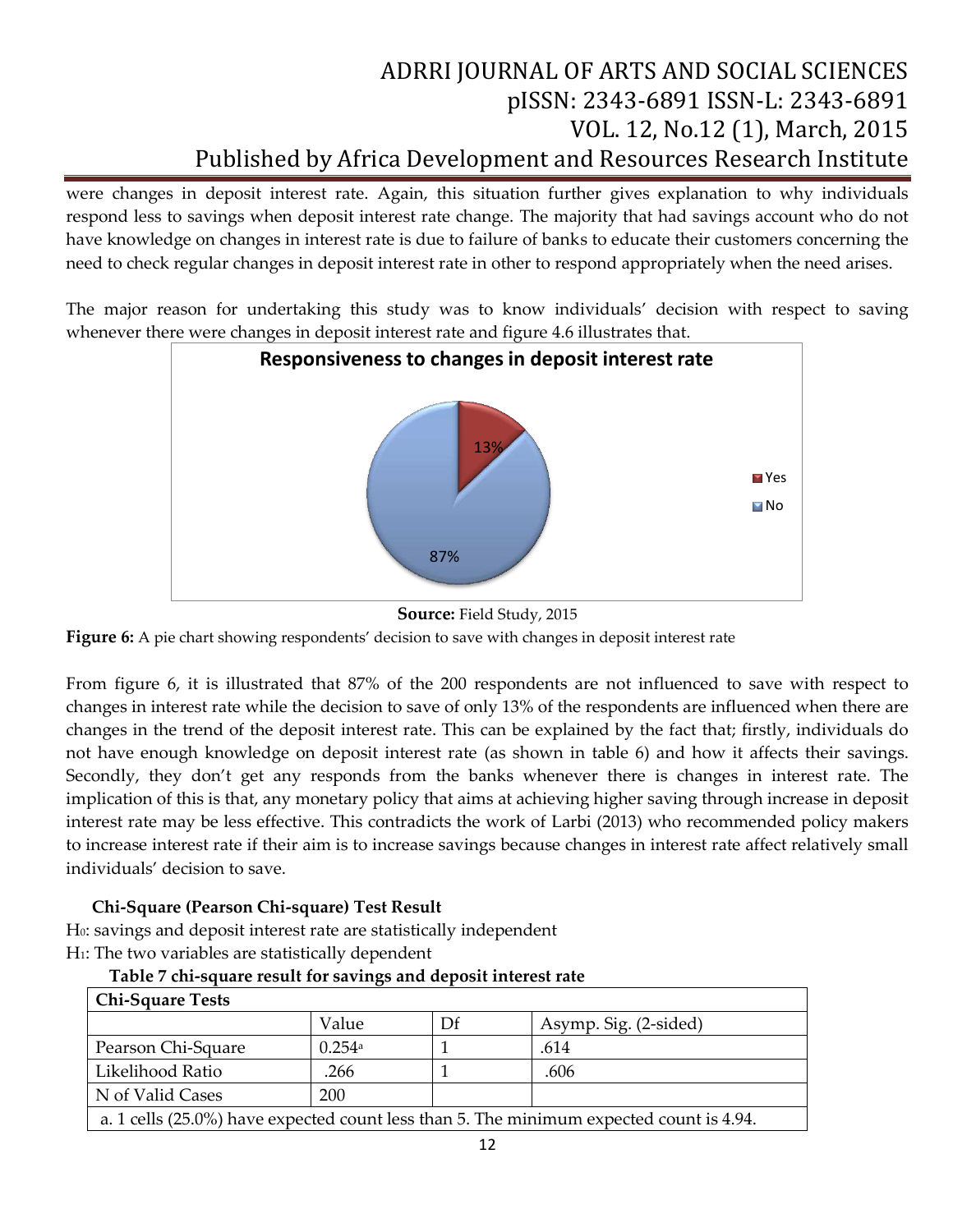b. Computed only for a 2x2 table

*Note: The chi – square critical value from the chi – square table is 3.84146* 

Chi- square (Pearson Chi-square) test was performed to find out how individuals would respond to savings when deposit interest rate change (see result at appendix). The result shows that, the calculated chi-square value is 0.254 while the critical value is 3.84146. Since the calculated chi-square value is well below the critical value, the study failed to reject the null hypothesis (at 5%) that changes in deposit interest rate and savings rate are independent hence lead to the same conclusion as presented above that majority of Ghanaians are unresponsive to changes in deposit interest rate.

H<sub>0</sub>: deposit interest rate and knowledge on deposit interest rate are statistically independent H<sub>1</sub>: The two variables are statistically dependent

| <b>Chi-Square Tests</b>          |         |    |                                                                                           |  |  |  |
|----------------------------------|---------|----|-------------------------------------------------------------------------------------------|--|--|--|
|                                  | Value   | Df | Asymp. Sig. (2-sided)                                                                     |  |  |  |
| Pearson Chi-Square               | 12.302a |    | .000                                                                                      |  |  |  |
| Likelihood Ratio                 | 10.635  |    | .001                                                                                      |  |  |  |
| N of Valid Cases<br>200          |         |    |                                                                                           |  |  |  |
|                                  |         |    | a. 0 cells $(0.0\%)$ have expected count less than 5. The minimum expected count is 5.98. |  |  |  |
| b. Computed only for a 2x2 table |         |    |                                                                                           |  |  |  |

**Table 8 chi-square result for deposit interest rate and knowledge on deposit Interest rate** 

*Note: The chi – square critical value from the chi – square table is 3.84146* 

To establish whether knowledge in deposit interest rate makes Ghanaians respond to changes in deposit interest rate, the study interacted changes in deposit interest rate with knowledge on deposit interest rate (Results pasted at appendix). Given the chi – square critical value of 3.84146, the calculated value (Pearson Chi – square) of 12.302 is greater than the critical value of 3.84146. The study rejects the null hypothesis at a 0.05 significance level. Hence, individuals' knowledge on deposit interest rate and the decision to save with respect to changes in deposit interest rate are dependent. Therefore, when individuals are educated on what deposit interest rate is, such knowledge influence their decision to save whenever there is a change in deposit interest rate. This explains why interest rate policy is mostly effective in advanced countries where the individual's knowledge on interest rate is high.

### **Other Factors That Affect Individuals Saving Decision**

Since we save part of income, it was relevant to find out if changes in income could influence people's decision to save. Figure 7 is a presentation of the findings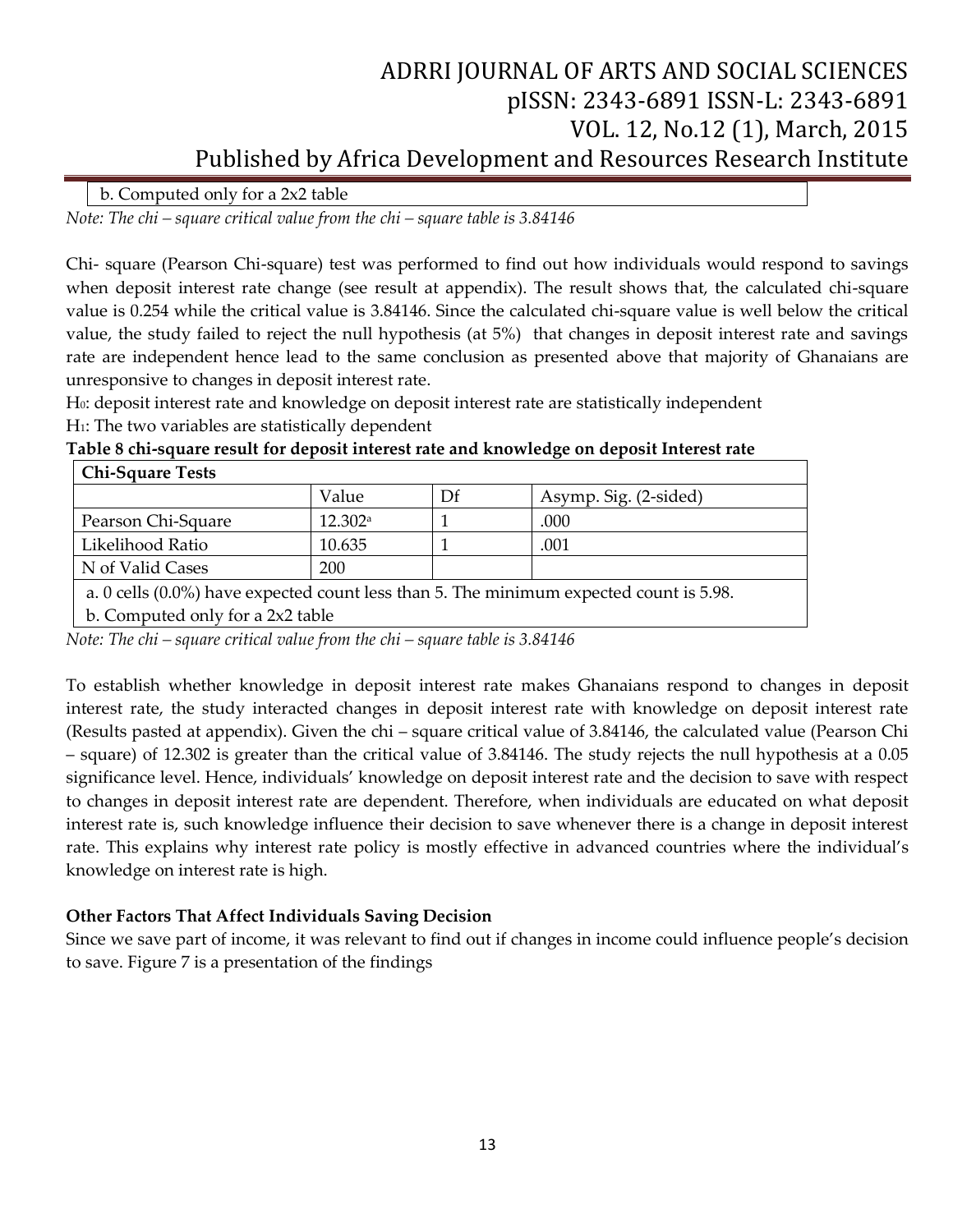

 **Source:** Field Study, 2015

**Figure 7:** A bar chart showing respondent's decision to save with changes in income

With reference to figure 7 it is seen that 144 out of the 200 respondents said a change in income is very influential on their decision to save. 24 of the respondents said it is influential, 13 were neutral on their decision to save with changes in income while 4 of the respondents said changes in income had less influence on their decision to save. More than half of the total number of respondents said changes in income has a high influence on their decision to save. This means that most people save part of their income when they have enough income but not necessarily due to changes in interest rate.

Presented on figure 4.8 is the findings related to the influence that closeness to bank had on individuals decision to save



### **Source:** Field Study, 2015

Figure 8: A bar chart showing respondent's decision to save with closeness to bank Figure 8 clearly shows that, 66 representing 33% said closeness to bank is very influential on their decision to save. 51(25%) of the respondents said it is influential, 25(12.5%) were neutral on their decision to save even when close to the bank. 27(13.5%) of the respondents said closeness to bank had less influence on their decision to save. However, 31(15.5%) of the respondents did not respond to this question since to them, closeness to the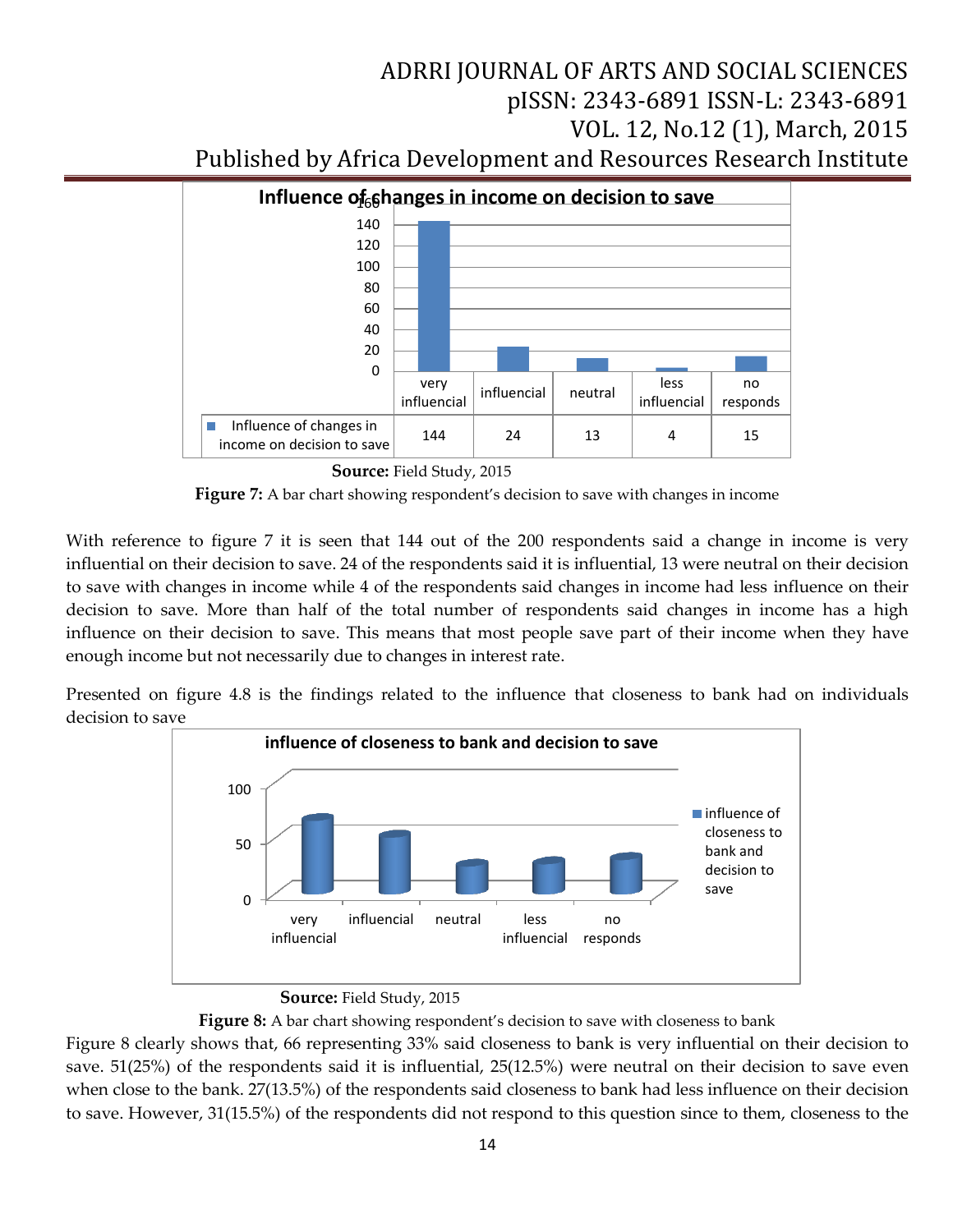bank had no influence on their decision to save. Majority of the respondents said they were neutral on their decision to save and closeness to bank had less influence on their decision to save.

Due to the existence of unforseen contingencies, it was probed furhter to know if such uncertainties had any influence on the respondents decion to save. Figure 4.9 gives a summary of the responses received.



 **Source:** Field Study, 2015 Figure 9: A bar chart showing respondent's decision to save with uncertainties

As figure 9 shows, the survey revealed that, out of the 200 respondents, 51 said uncertainties was very influential on their decision to save. 62 of the respondents said it was influential, 55 were neutral on their decision to save irrespective of the existence of unforeseen contingencies. 12 of the respondents said uncertainties had less influence on their decision to save. However, 20 of the respondents did not respond to this question since to them, uncertainties had no influence on their decision to save. Majority of the respondents said they were neutral on their decision to save irrespective of uncertainties.

### **CONCLUSIONS AND RECOMMENDATIONS**

The study sought to find out how individuals responds to savings when interest on deposit changes. The study sampled 200 individuals to find out their responds. From all the analysis above, it can be concluded that respondents for the survey consisted primarily of those that had savings account. However, more males than females had savings account with most of them belonging to the 26 to 30 years age bracket. Again, most of those that have savings account have attained undergraduate education and are either students or student and working. Majority of the respondents that saved part of their income have savings account and preferred saving at the bank. Also, individuals mostly save on monthly basis. Since most workers are paid on monthly basis they prefer to have a monthly saving pattern. The study also revealed that individuals save anytime they have enough money on them. Again, from the analysis, decision to save with respect to changes in deposit interest rate depends on the knowledge the individual may have on deposit interest rate and notices they get from banks with respect to changes in deposit interest rate. Changes in Deposit interest rate loosely explain why people save. The chi-square result showed that, interacting knowledge on deposit interest rate with changes in interest rate may influence savings. Thus, increasing interest rate on deposit alone will not bring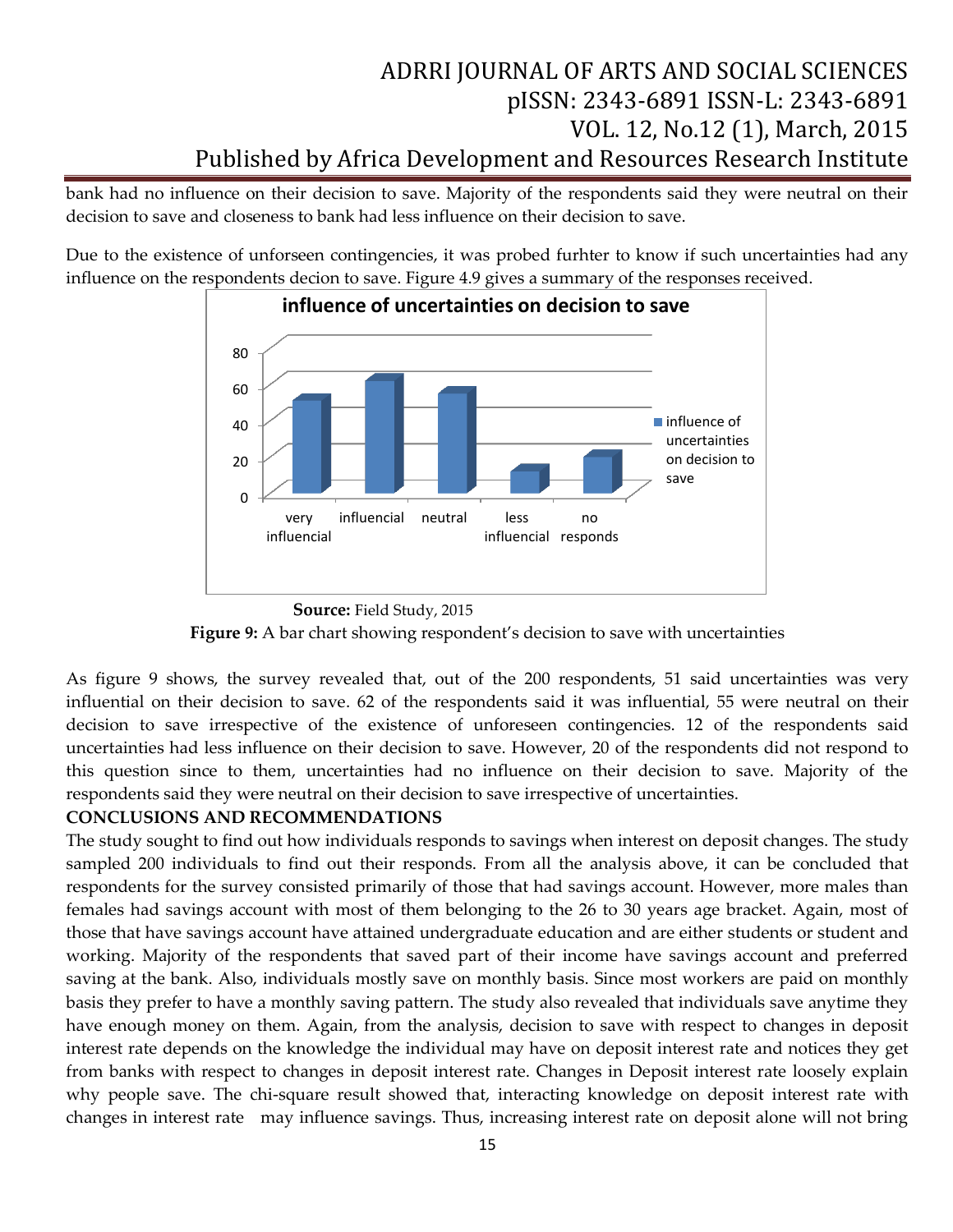about increase in savings rather; knowledge on the variable in question (deposit interest rate) is a significant factor.

Lastly, with respect to the area of study and the respondents used for the study, decision to save was largely influenced by other variables too. Among these variables, changes in income came first, followed by uncertainties, then closeness to bank.

With reference to the above findings and conclusion, the policy recommendation that should be given attention to is that, monetary authorities cannot assume and implement interest rate policies only to alter the rate at which people save whether to increase capital accumulation or to reduce money in circulation during inflationary periods. This is because Ghanaians are less responsive to changes in interest rate since they have control over their decisions to save. However, educating people about the benefit they will get from high interest rate would help to increase their knowledge on the variable (interest rate). This would make them react whenever there is a change in interest rate. This can be effective when commercial banks educate their customers about the cost and benefit of saving at the bank when interest rate is high. Lastly, bank should be encouraged to signal their customers concerning every change in interest rate to keep them abreast of any development.

#### **REFERENCE**

- Amu M. E. K., Amu, E., K. (2012). Saving Behaviour in Ghana: A Study of Rural Households in the Ho Municipality of the Volta Region. *Online Journal of Social Sciences Research*, *1*(2), 54-61.
- Larbi, D. A. (2013). The long run determinants of private domestic savings in Ghana: a cointegration approach. *Journal of Economics and Sustainable Development*, *4*(4), 125-136.
- Ketenci, N. (2014). The Feldstein–Horioka Puzzle and structural breaks: Evidence from the largest countries of Asia.
- Oh, K. Y., Kim, B. H., Kim, H. K., and Ahn B. C. (1999). Savings-investment cointegration in panel data. *Applied Economics Letters, 6*(8), 477-480
- Quartey P., and Blankson T. (2004). Low Savings in Ghana, Does Policy Matter?. Presented at the ISSER-University of Ghana-Cornell University International Conference on Ghana at the Half Century, Accra, Ghana.
- Kulikov, D., Paabut, A., & Staehr, K. (2007). *A Microeconometric Analysis of Household Saving in Estonia: Income, Wealth and Financial Exposure*. Eesti Pank.
- Mishra A. K., and Jain, M. (2012). Investigating the Causal Relationship Between Saving, Investment and Economic Growth for India. *International Journal of Financial Management,* 1(2), 15-23
- Nwachukwu E.T., and Odigie, P. (2009). What Drives Private Saving in Nigeria**.** A Paper Presented at the Centre for the Study of African Economies (CSAE) Conference, University of Oxford, March 2009